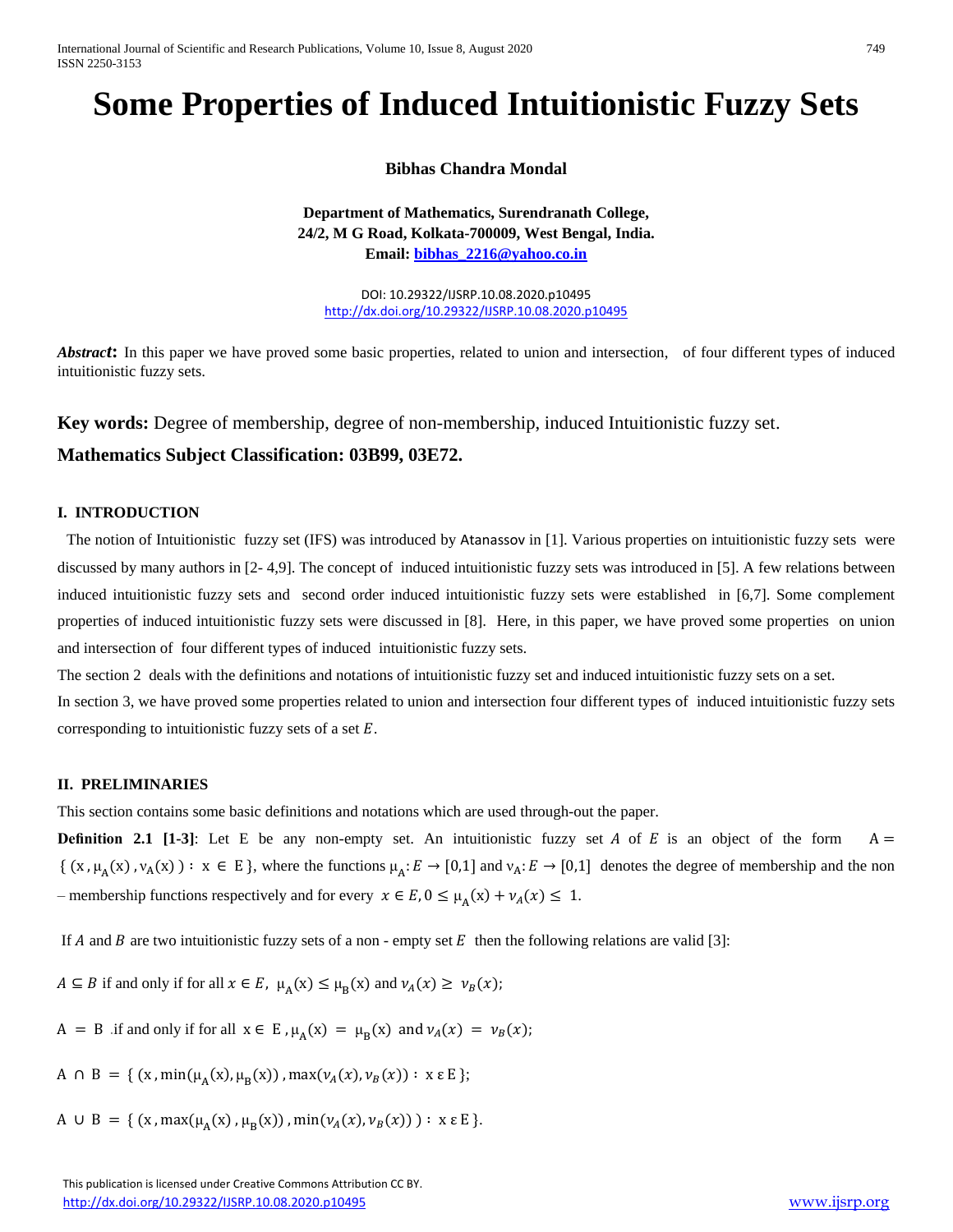Considering the degree of membership  $\mu_A(x), \mu_B(x)$  and the non - membership  $v_A(x), v_B(x)$  for each element  $x \in E$  of the intuitionistic fuzzy sets  $A$  and  $B$  respectively, of a non-empty set  $E$ , the four different types of induced intuitionistic fuzzy sets are defined as follows:

**Definition 2.2** [5]: If A and B are two intuitionistic fuzzy sets of a non - empty set E then

$$
A^{\circ}(B) = A^{\circ} = \{ (x, \mu_A(x), \min(v_A(x), v_B(x)) : x \in E \};
$$
  
\n
$$
A^{\circ}(B) = A^{\circ} = \{ (x, \mu_A(x), \max(v_A(x), v_B(x))) : x \in E \};
$$
  
\n
$$
A^*(B) = A^* = \{ (x, \max(\mu_A(x), \mu_B(x)), v_A(x)) : x \in E \};
$$
  
\n
$$
A_*(B) = A_* = \{ (x, \min(\mu_A(x), \mu_B(x)), v_A(x) : x \in E) \}.
$$

**Note 2.3 [5]:** It is to be noted that

$$
A^{\circ}(B) \neq B^{\circ}(A), A_{\circ}(B) \neq B_{\circ}(A), A^*(B) \neq B^*(A), A_*(B) \neq B_*(A).
$$

### **III. SOME PROPERTIES OF INDUCED INTUITIONISTIC FUZZY SETS**

Let  $A_1$ ,  $A_2$  and B be three intuitionistic fuzzy sets of E.Then,

**Property 3.1:** i)  $(A_1 \cup A_2)^*(B) = (A_1)^*(B) \cup (A_2)^*(B)$ 

ii) 
$$
(A_1 \cap A_2)^*(B) = (A_1)^*(B) \cap (A_2)^*(B)
$$

**Proof:** i)  $(A_1 \cup A_2)^*(B) = \{(x, max(\mu_{A_1 \cup A_2}(x), \mu_B(x)), \nu_{A_1 \cup A_2}(x)) : x \in E\}$  $=\{(x, max(\mu_{A_1}(x), \mu_{A_2}(x), \mu_B(x)), min(\nu_{A_1}(x), \nu_{A_2})\})$  $\ldots$   $\ldots$   $\ldots$  (3.1.1)

Also,  $(A_1)^*(B) \cup (A_2)^*(B)$ 

$$
= \left\{ \left( x, \max \left( \mu_{A_1}(x), \mu_B(x) \right), \nu_{A_1}(x) \right) : x \in E \right\} \cup \left\{ \left( x, \max \left( \mu_{A_2}(x), \mu_B(x) \right), \nu_{A_2}(x) \right) : x \in E \right\}
$$
  

$$
= \left\{ \left( x, \max \left( \mu_{A_1}(x), \mu_{A_2}(x), \mu_B(x) \right), \min \left( \nu_{A_1}(x), \nu_{A_2}(x) \right) \right) : x \in E \right\}
$$
........(3.1.2)

From (3.1.1) and (3.1.2) we have,

$$
(A_1 \cup A_2)^*(B) = (A_1)^*(B) \cup (A_2)^*(B).
$$

ii) 
$$
(A_1 \cap A_2)^*(B) = \{ (x, max (\mu_{A_1 \cap A_2}(x), \mu_B(x)), \nu_{A_1 \cap A_2}(x)) : x \in E \}
$$
  

$$
= \{ (x, max (min (\mu_{A_1}(x), \mu_{A_2}(x)), \mu_B(x)), max (\nu_{A_1}(x), \nu_{A_2}(x)) ) : x \in E \}
$$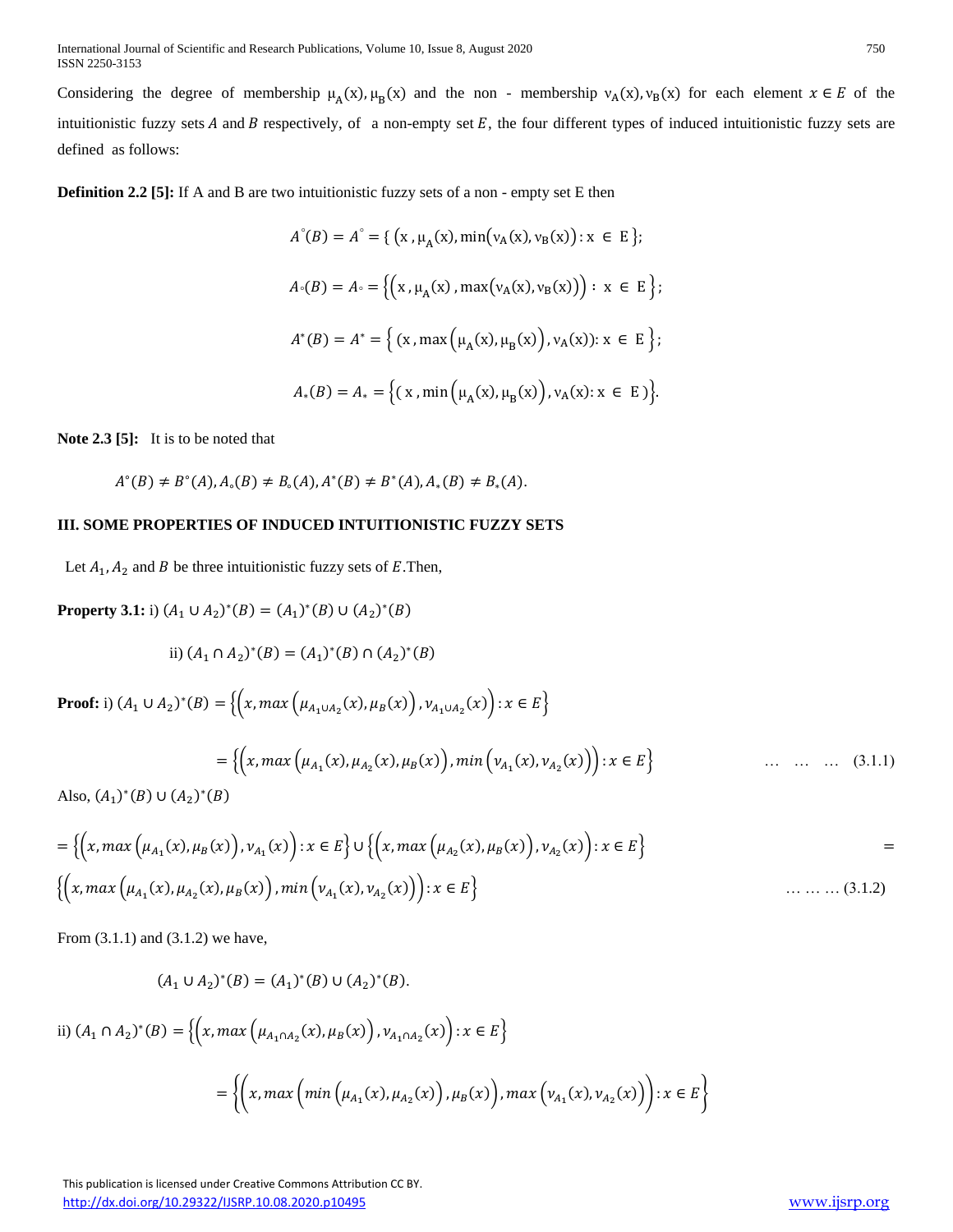International Journal of Scientific and Research Publications, Volume 10, Issue 8, August 2020 751 ISSN 2250-3153

Therefore, for each  $x \in E$ ,

$$
\mu_{(A_1 \cap A_2)^*(B)}(x) = \begin{cases}\n\max \left( \mu_{A_1}(x), \mu_B(x) \right) & \text{for } \mu_{A_1}(x) \le \mu_{A_2}(x) \\
\max \left( \mu_{A_2}(x), \mu_B(x) \right) & \text{for } \mu_{A_2}(x) < \mu_{A_1}(x) \\
& \text{for } \mu_B(x) \ge \mu_{A_1}(x), \mu_{A_2}(x) \\
\min \left( \mu_{A_1}(x), \mu_{A_2}(x) \right) & \text{for } \mu_B(x) \le \mu_{A_1}(x), \mu_{A_2}(x) \\
\mu_B(x) & \text{for } \mu_B(x) \in \left[ \mu_{A_1}(x), \mu_{A_2}(x) \right] \\
\text{or } \mu_B(x) = \left[ \mu_{A_1}(x), \mu_{A_2}(x) \right]\n\end{cases} \tag{3.1.3}
$$

Also,  $(A_1)^*(B) \cap (A_2)^*(B)$ 

$$
= \left\{ \left(x, \max(\mu_{A_1}(x), \mu_B(x)), v_{A_1}(x)\right) : x \in E \right\} \cap \left\{ \left(x, \max(\mu_{A_2}(x), \mu_B(x)), v_{A_2}(x)\right) : x \in E \right\}
$$

$$
= \left\{ \left(x, \min(\max(\mu_{A_1}(x), \mu_B(x)), \max(\mu_{A_2}(x), \mu_B(x))\right), \max(v_{A_1}(x), v_{A_2}(x)) \right) : x \in E \right\}
$$

Therefore, for each  $x \in E$ ,

$$
\mu_{(A_1)^*(B)\cap (A_2)^*(B)}(x) = \begin{cases} \mu_B(x) & \text{for } x \in E \text{ and } \mu_B(x) \ge \mu_{A_1}(x), \mu_{A_2}(x) \\ \min\left(\mu_{A_1}(x), \mu_{A_2}(x)\right) & \text{for } x \in E \text{ and } \mu_B(x) \le \mu_{A_1}(x), \mu_{A_2}(x) \\ \mu_B(x) & \text{for } x \in E \text{ and } \mu_B(x) \in [\mu_{A_1}(x), \mu_{A_2}(x)] \text{or } [\mu_{A_2}(x), \mu_{A_1}(x)] \end{cases} \tag{3.1.4}
$$

Also, for each  $x \in E$ ,

$$
\nu_{(A_1 \cap A_2)^*(B)}(x) = \max \left( \nu_{A_1}(x), \nu_{A_2}(x) \right) = \nu_{(A_1)^*(B) \cap (A_2)^*(B)}(x) \tag{3.1.5}
$$

From (3.1.3), (3.1.4) and (3.1.5) we have,

$$
(A_1 \cap A_2)^*(B) = (A_1)^*(B) \cap (A_2)^*(B).
$$

**Property 3.2:** i)  $(A_1 \cup A_2)^\circ(B) = (A_1)^\circ(B) \cup (A_2)^\circ(B)$ 

ii) 
$$
(A_1 \cap A_2)^\circ(B) = (A_1)^\circ(B) \cap (A_2)^\circ(B)
$$

Proof: i) 
$$
(A_1 \cup A_2)^{\circ}(B) = \{ (x, \mu_{A_1 \cup A_2}(x), \min(\nu_{A_1 \cup A_2}(x), \nu_B(x)) ) : x \in E \}
$$
  

$$
= \{ (x, \max(\mu_{A_1}(x), \mu_{A_2}(x)) , \min(\nu_{A_1}(x), \nu_{A_2}(x), \nu_B(x)) ) : x \in E \}
$$
 .... .... (3.2.1)

Also,

$$
(A_1)^{\circ}(B) \cup (A_2)^{\circ}(B) = \left\{ \left( x, \mu_{A_1}(x), \min\left( v_{A_1}(x), v_B(x) \right) \right) : x \in E \right\} \cup \left\{ \left( x, \mu_{A_2}(x), \min\left( v_{A_2}(x), v_B(x) \right) \right) : x \in E \right\}
$$

$$
= \left\{ \left( x, \max\left( \mu_{A_1}(x), \mu_{A_2}(x) \right), \min\left( \min\left( v_{A_1}(x), v_B(x) \right), \min\left( v_{A_2}(x), v_B(x) \right) \right) \right) : x \in E \right\}
$$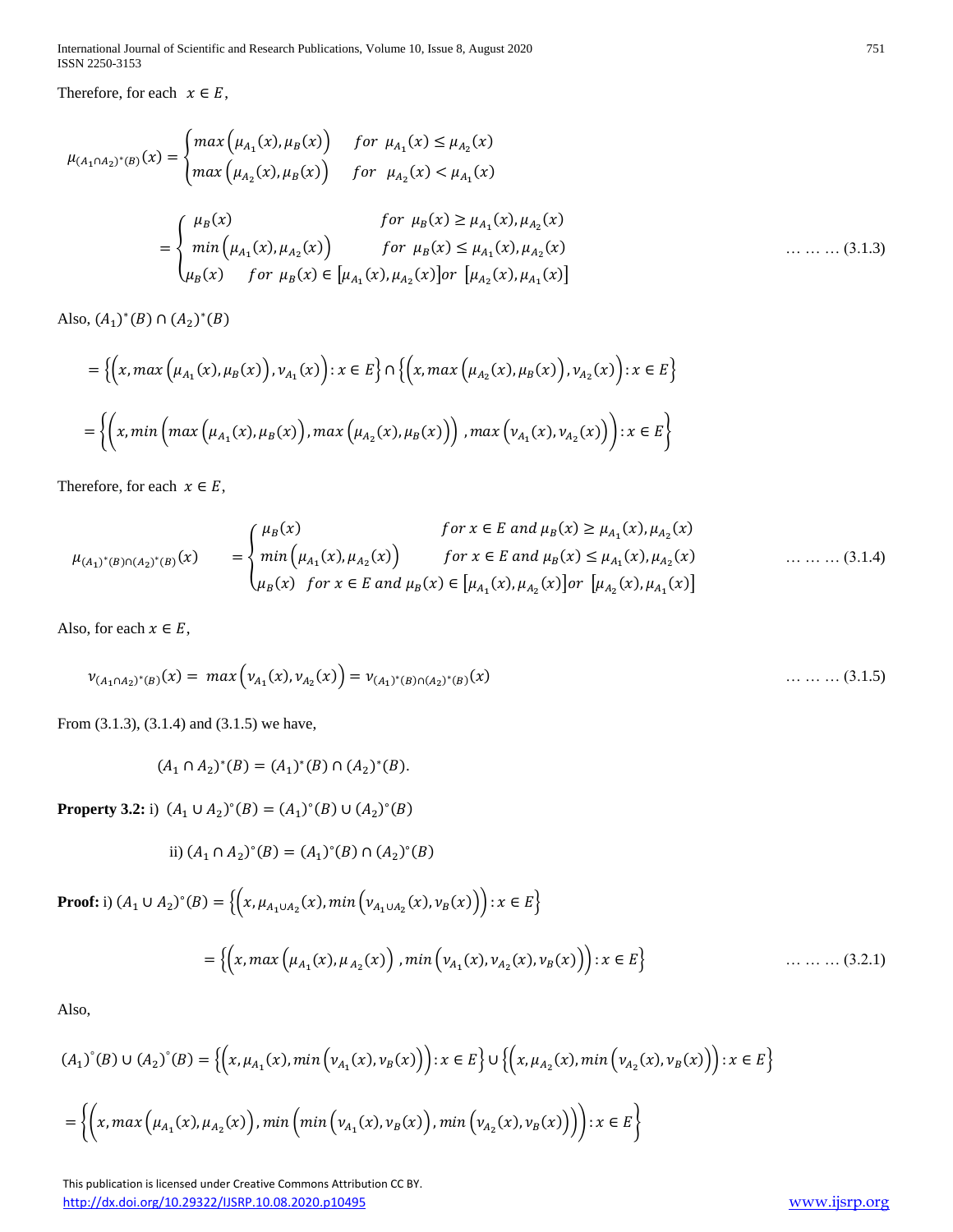International Journal of Scientific and Research Publications, Volume 10, Issue 8, August 2020 752 ISSN 2250-3153

$$
= \left\{ \left( x, \max \left( \mu_{A_1}(x), \mu_{A_2}(x) \right), \min \left( v_{A_1}(x), v_{A_2}(x), v_B(x) \right) \right) : x \in E \right\} \tag{3.2.2}
$$

From (3.2.1) and (3.2.2) we have,

$$
(A_1 \cup A_2)^{\circ}(B) = (A_1)^{\circ}(B) \cup (A_2)^{\circ}(B).
$$
  
ii) 
$$
(A_1 \cap A_2)^{\circ}(B) = \{ \left( x, \mu_{A_1 \cap A_2}(x), \min \left( v_{A_1 \cap A_2}(x), v_B(x) \right) \right) : x \in E \}
$$

$$
= \{ \left( x, \min \left( \mu_{A_1}(x), \mu_{A_2}(x) \right), \min \left( \max \left( v_{A_1}(x), v_{A_2}(x) \right), v_B(x) \right) \right) : x \in E \}.
$$

Therefore, for each  $x \in E$ ,

$$
v_{(A_1 \cap A_2)^{\circ}(B)}(x) = \begin{cases} v_B(x) & \text{if } v_B(x) \leq \max(v_{A_1}(x), v_{A_2}(x)) \\ \max(v_{A_1}(x), v_{A_2}(x)) & \text{if } v_B(x) > \max(v_{A_1}(x), v_{A_2}(x)) \end{cases}
$$
(3.2.3)

 $(A_1)^\circ(B) \cap (A_2)^\circ(B)$ 

$$
= \left\{ \left( x, \mu_{A_1}(x), \min \left( v_{A_1}(x), v_B(x) \right) \right) : x \in E \right\} \cap \left\{ \left( x, \mu_{A_2}(x), \min \left( v_{A_2}(x), v_B(x) \right) \right) : x \in E \right\}
$$
  

$$
\left\{ \left( x, \min \left( \mu_{A_1}(x), \mu_{A_2}(x) \right), \max \left( \min \left( v_{A_1}(x), v_B(x) \right), \min \left( v_{A_2}(x), v_B(x) \right) \right) \right) : x \in E \right\}
$$

Therefore, for each  $x \in E$ ,

$$
\nu_{(A_1)^{\circ}(B)\cap (A_2)^{\circ}(B)}(x) = \begin{cases} \nu_B(x) & \text{if } \nu_B(x) \le \max\left(\nu_{A_1}(x), \nu_{A_2}(x)\right) \\ \max\left(\nu_{A_1}(x), \nu_{A_2}(x)\right) & \text{if } \nu_B(x) > \max\left(\nu_{A_1}(x), \nu_{A_2}(x)\right) \end{cases} \tag{3.2.4}
$$

Hence from (3.2.3) and (3.2.4) we have, for each  $x \in E$ ,

$$
\nu_{(A_1 \cap A_2)^{\circ}(B)}(x) = \nu_{(A_1)^{\circ}(B) \cap (A_2)^{\circ}(B)}(x) \tag{3.2.5}
$$

Also, for each  $x \in E$ ,

$$
\mu_{(A_1 \cap A_2)^{\circ}(B)}(x) = \min \left( \mu_{A_1}(x), \mu_{A_2}(x) \right) = \mu_{(A_1)^{\circ}(B) \cap (A_2)^{\circ}(B)}(x)
$$
\n(3.2.6)

So, by (3.2.5) and (3.2.6) we have,

$$
(A_1 \cap A_2)^{\circ}(B) = (A_1)^{\circ}(B) \cap (A_2)^{\circ}(B).
$$

**Property 3.3:** i)  $(A_1 \cup A_2)_*(B) = (A_1)_*(B) \cup (A_2)_*(B)$ 

ii) 
$$
(A_1 \cap A_2)_*(B) = (A_1)_*(B) \cap (A_2)_*(B)
$$

**Proof: i**) For each  $x \in E$ ,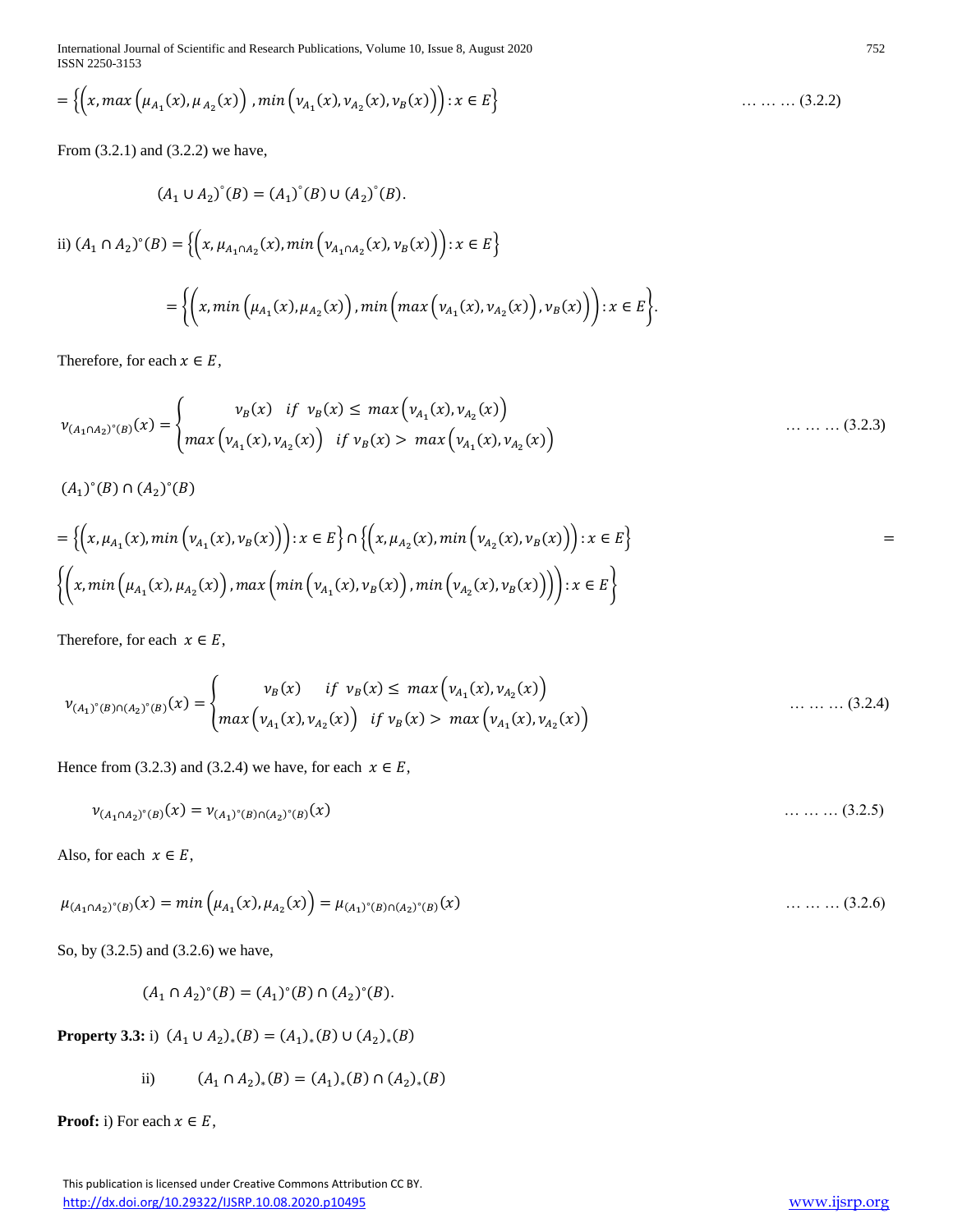International Journal of Scientific and Research Publications, Volume 10, Issue 8, August 2020 753 ISSN 2250-3153

$$
\mu_{(A_1 \cup A_2)_*(B)}(x) = \min\left(\mu_{A_1 \cup A_2}(x), \mu_B(x)\right) = \min\left(\max\left(\mu_{A_1}(x), \mu_{A_2}(x)\right), \mu_B(x)\right)
$$

$$
= \begin{cases} \max\left(\mu_{A_1}(x), \mu_{A_2}(x)\right) & \text{when } \mu_B(x) \ge \mu_{A_1}(x), \mu_{A_2}(x) \\ \mu_B(x) & \text{elsewhere} \end{cases} \tag{3.3.1}
$$

and  $\mu_{(A_1)_*(B)\cup (A_2)_*(B)}(x) = \max \left( \min \left( \mu_{A_1}(x), \mu_B(x) \right), \min \left( \mu_{A_2}(x), \mu_B(x) \right) \right)$ 

$$
= \begin{cases} \max\left(\mu_{A_1}(x), \mu_{A_2}(x)\right) & \text{when } \mu_B(x) \ge \mu_{A_1}(x), \mu_{A_2}(x) \\ \mu_B(x) & \text{elsewhere} \end{cases} \tag{3.3.2}
$$

Hence from (3.3.1) and (3.3.2) we have, for each  $x \in E$ ,

$$
\mu_{(A_1 \cup A_2)_*(B)}(x) = \mu_{(A_1)_*(B) \cup (A_2)_*(B)}(x) \tag{3.3.3}
$$

Also for each  $x \in E$ ,

$$
\nu_{(A_1 \cup A_2)_*(B)}(x) = \nu_{A_1 \cup A_2}(x) = \min \left( \nu_{A_1}(x), \nu_{A_2}(x) \right) = \nu_{(A_1)_*(B) \cup (A_2)_*(B)}(x) \tag{3.3.4}
$$

So, from (3.3.3) and (3.3.4) we have,

$$
(A_1 \cup A_2)_*(B) = (A_1)_*(B) \cup (A_2)_*(B).
$$

*ii*) For each  $x \in E$ ,

$$
\mu_{(A_1 \cap A_2)_*(B)}(x) = \min\left(\mu_{A_1 \cap A_2}(x), \mu_B(x)\right) = \min\left(\min\left(\mu_{A_1}(x), \mu_{A_2}(x)\right), \mu_B(x)\right)
$$

$$
= \min\left(\mu_{A_1}(x), \mu_{A_2}(x), \mu_B(x)\right) \qquad \dots \dots \dots \tag{3.3.5}
$$

and 
$$
\mu_{(A_1)_*(B)\cap (A_2)_*(B)}(x) = \min \left( \min \left( \mu_{A_1}(x), \mu_B(x) \right), \min \left( \mu_{A_2}(x), \mu_B(x) \right) \right)
$$
  
=  $\min \left( \mu_{A_1}(x), \mu_{A_2}(x), \mu_B(x) \right)$  (3.3.6)

Therefore from (3.3.5) and (3.3.6), we have,

$$
\mu_{(A_1 \cap A_2)_*(B)}(x) = \mu_{(A_1)_*(B) \cap (A_2)_*(B)}(x) \tag{3.3.7}
$$

Also for each  $x \in E$ ,

$$
\nu_{(A_1 \cap A_2)_*(B)}(x) = \nu_{A_1 \cap A_2}(x) = \max \left( \nu_{A_1}(x), \nu_{A_2}(x) \right) = \nu_{(A_1)_*(B) \cap (A_2)_*(B)}(x) \tag{3.3.8}
$$

Hence from (3.3.7) and (3.3.8), we have,

$$
(A_1 \cap A_2)_*(B) = (A_1)_*(B) \cap (A_2)_*(B).
$$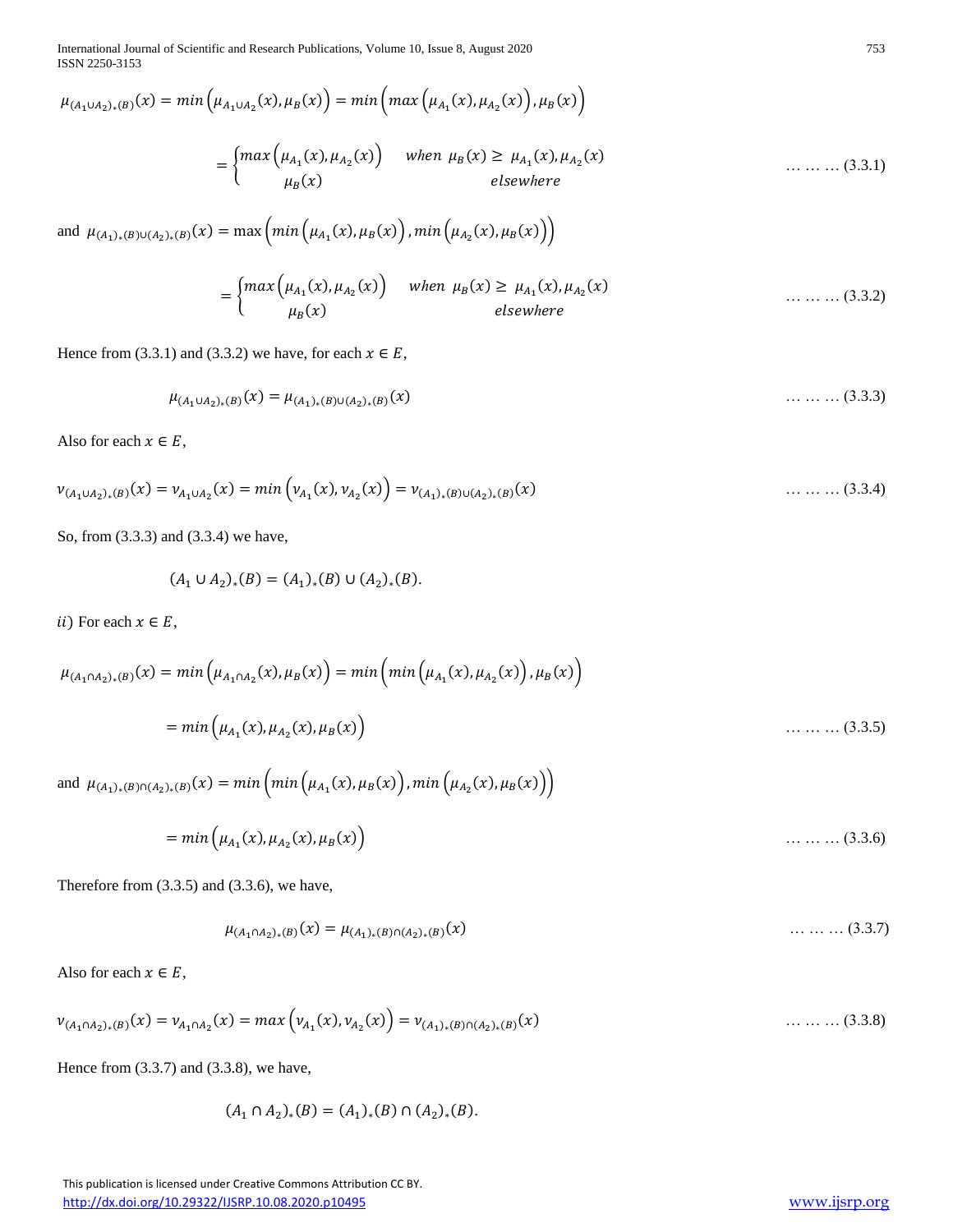International Journal of Scientific and Research Publications, Volume 10, Issue 8, August 2020 754 ISSN 2250-3153

**Property 3.4:** i)  $(A_1 \cup A_2) \cdot (B) = (A_1) \cdot (B) \cup (A_2) \cdot (B)$ 

ii) 
$$
(A_1 \cap A_2) \cdot (B) = (A_1) \cdot (B) \cap (A_2) \cdot (B)
$$

**Proof:** i) For each  $x \in E$ ,

$$
\mu_{(A_1 \cup A_2) \circ (B)}(x) = \mu_{A_1 \cup A_2}(x) = \max \left( \mu_{A_1}(x), \mu_{A_2}(x) \right) = \mu_{(A_1) \circ (B) \cup (A_2) \circ (B)}(x) \tag{3.4.1}
$$

Also, for each  $x \in E$ ,

 $v_{(A_1 \cup A_2) \circ (B)}(x) = max(v_{A_1 \cup A_2}(x), \mu_B(x)) = max(min(v_{A_1}(x), v_{A_2}(x)), \mu_B(x))$ 

$$
= \begin{cases} \min\left(\nu_{A_1}(x), \nu_{A_2}(x)\right) & \text{when } \mu_B(x) \le \nu_{A_1}(x), \nu_{A_2}(x) \\ \mu_B(x) & \text{elsewhere} \end{cases} \tag{3.4.2}
$$

$$
v_{(A_1) \circ (B) \cup (A_2) \circ (B)}(x) = \min \left( \max \left( v_{A_1}(x), v_B(x) \right), \max \left( v_{A_2}(x), v_B(x) \right) \right)
$$
  
= 
$$
\begin{cases} \min \left( v_{A_1}(x), v_{A_2}(x) \right) & \text{when } \mu_B(x) \le v_{A_1}(x), v_{A_2}(x) \\ \mu_B(x) & \text{elsewhere} \end{cases}
$$
 (3.4.3)

From (3.4.2) and (3.4.3) we have, for each  $x \in E$ ,

$$
\nu_{(A_1 \cup A_2) \circ (B)}(x) = \nu_{(A_1) \circ (B) \cup (A_2) \circ (B)}(x) \tag{3.4.4}
$$

So from (3.4.1) and (3.4.4) we have,

$$
(A_1 \cup A_2) \cdot (B) = (A_1) \cdot (B) \cup (A_2) \cdot (B).
$$

# ii) For each  $x \in E$ ,

 $\mu_{(A_1 \cap A_2) \circ (B)}(x) = \mu_{A_1 \cap A_2}(x) = min \left( \mu_{A_1}(x), \mu_{A_2}(x) \right) = \mu_{(A_1) \circ (B) \cap (A_2) \circ (B)}$ () … … … (3.4.5)

Also for each  $x \in E$ ,

 (1∩2)° () () = (1∩<sup>2</sup> (), ()) = ( (<sup>1</sup> (), <sup>2</sup> ()) , ()) = max (<sup>1</sup> (), <sup>2</sup> (), ()) … … … (3.4.6) and (1)° ()∩(2)° () () = max ((1)° () (), (2)° () ()) = ( (<sup>1</sup> (), ()) , (<sup>2</sup> (), ())) = max (<sup>1</sup> (), <sup>2</sup> (), ()) … … … (3.4.7)

Hence, from (3.4.5), (3.4.6) and (3.5.7) we have,

$$
(A_1 \cap A_2) \cdot (B) = (A_1) \cdot (B) \cap (A_2) \cdot (B).
$$